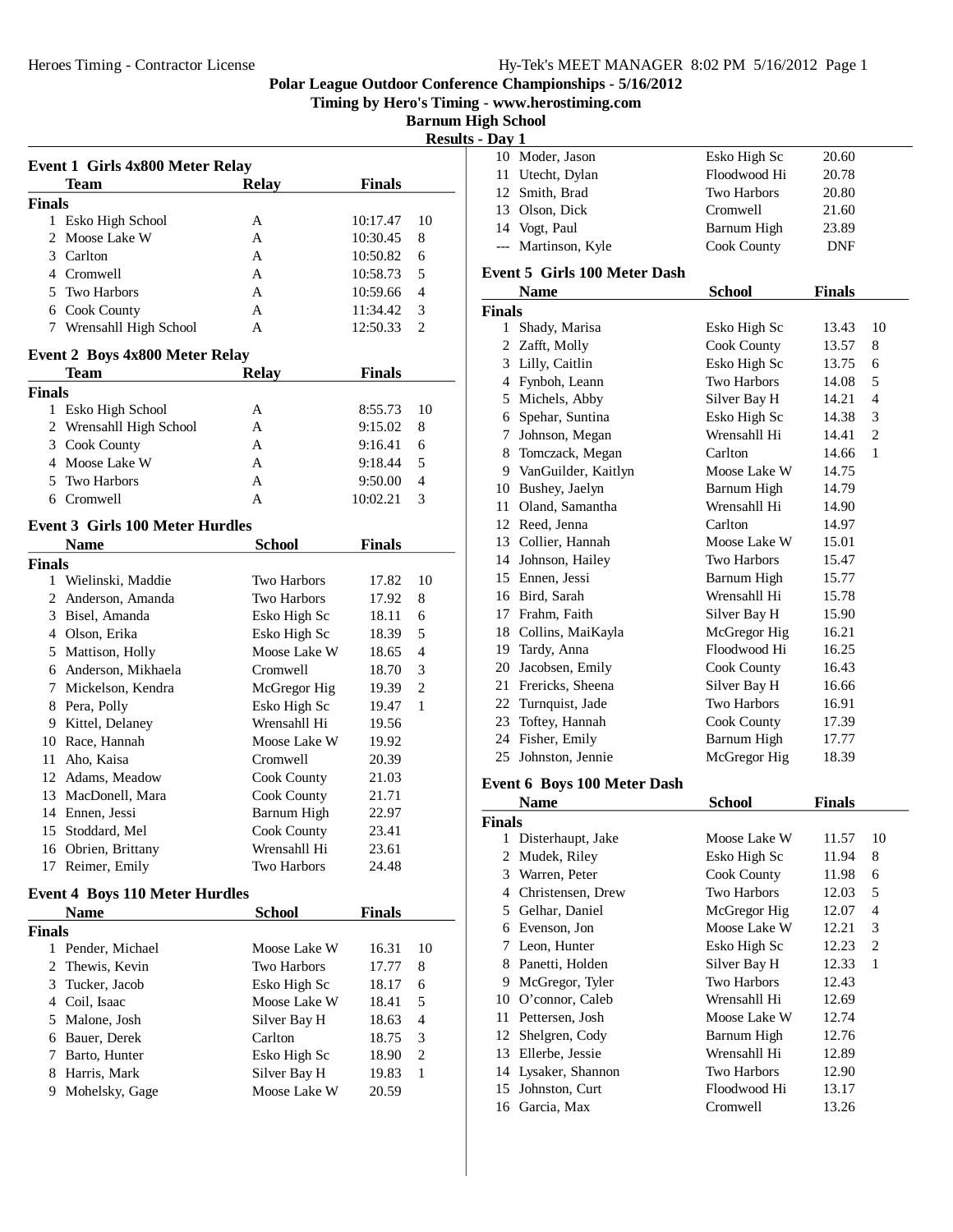**Timing by Hero's Timing - www.herostiming.com**

**Barnum High School Results - Day 1**

|                                       |              |               | resu |
|---------------------------------------|--------------|---------------|------|
| Finals  (Event 6 Boys 100 Meter Dash) |              |               |      |
| <b>Name</b>                           | School       | <b>Finals</b> |      |
| 17 Fischer, Michael                   | Silver Bay H | 13.28         |      |
| Buchanen, Corry                       | Barnum High  | 13.30         |      |
| McPhail, Phil                         | Carlton      | 13.40         |      |
| 20 Utecht, Drake                      | Floodwood Hi | 13.90         |      |
| Risberg, Nick                         | Esko High Sc | 14.28         |      |
| 22 Scollard, Tom                      | McGregor Hig | 14.35         |      |
| 23 Reed, Mike                         | Carlton      | 15.13         |      |
| 24 Hoff, Dillon                       | Cromwell     | 15.18         |      |
| Juntunen, Ryan<br>25                  | Barnum High  | 15.25         |      |
| 26 Smith, Zion                        | Cromwell     | 15.78         |      |
| 27 Lewis, Zack                        | Silver Bay H | 16.26         |      |
| Wilkie, Brandon                       | McGregor Hig | 17.74         |      |
|                                       |              |               |      |

#### **Event 7 Girls 4x200 Meter Relay**

| Team                                  | <b>Relav</b> | <b>Finals</b> |                             |
|---------------------------------------|--------------|---------------|-----------------------------|
| <b>Finals</b>                         |              |               |                             |
| 1 Esko High School                    | А            | 1:51.62       | - 10                        |
| 2 Cromwell                            | A            | 2:01.30       | 8                           |
| 3 Carlton                             | A            | 2:02.18       | 6                           |
| 4 Cook County                         | А            | 2:03.12       | 5                           |
| 5 Two Harbors                         | A            | 2:03.78       | $\overline{4}$              |
| 6 Wrensahll High School               | A            | 2:04.39       | 3                           |
| 7 Moose Lake W                        | А            | 2:06.34       | $\mathcal{D}_{\mathcal{L}}$ |
| <b>Event 8 Boys 4x200 Meter Relay</b> |              |               |                             |

| Team                    | Relav | <b>Finals</b> |                             |  |  |  |
|-------------------------|-------|---------------|-----------------------------|--|--|--|
| Finals                  |       |               |                             |  |  |  |
| Two Harbors             | A     | 1:37.81       | 10                          |  |  |  |
| 2 Esko High School      | А     | 1:37.99       | 8                           |  |  |  |
| 3 Silver Bay H          | А     | 1:41.24       | 6                           |  |  |  |
| 4 Cromwell              | A     | 1:41.31       | 5                           |  |  |  |
| 5 Wrensahll High School | А     | 1:43.40       | 4                           |  |  |  |
| 6 Moose Lake W          | A     | 1:44.55       | 3                           |  |  |  |
| 7 Floodwood High School | A     | 1:47.99       | $\mathcal{D}_{\mathcal{L}}$ |  |  |  |
| Cook County<br>8        | A     | 1:55.88       |                             |  |  |  |
| Barnum High School<br>9 | А     | 1:58.56       |                             |  |  |  |

# **Event 9 Girls 1600 Meter Run**

|               | <b>Name</b>                | School       | <b>Finals</b> |                |
|---------------|----------------------------|--------------|---------------|----------------|
| <b>Finals</b> |                            |              |               |                |
| 1             | Kiminski, Kailee           | Esko High Sc | 5:36.04       | 10             |
|               | 2 Hakamaki, Andrea         | Cromwell     | 5:45.28       | 8              |
|               | 3 Tekippe, Nicole          | Moose Lake W | 5:50.23       | 6              |
|               | 4 Zime, Tori               | Carlton      | 5:53.01       | 5              |
|               | 5 Larva, Stacey            | Floodwood Hi | 5:54.33       | $\overline{4}$ |
|               | 6 Seipke, Abi              | Two Harbors  | 5:55.60       | 3              |
|               | Koenig, Jen                | Cromwell     | 5:59.43       | 2              |
| 8             | Ring, Libbie               | Moose Lake W | 6:07.38       | 1              |
| 9             | Madden, Janna              | Barnum High  | 6:10.24       |                |
|               | 10 Nevala-Plagemenn, Megar | Two Harbors  | 6:20.13       |                |
| 11            | Summers, Audrey            | Cook County  | 6:23.46       |                |
|               | 12 Radel, Haley            | Moose Lake W | 6:26.13       |                |
| 13            | Guiney, Molly              | Two Harbors  | 6:31.93       |                |
|               |                            |              |               |                |

| лау 1 |                       |              |          |
|-------|-----------------------|--------------|----------|
|       | 14 Sonnamen, Haily    | Esko High Sc | 6:50.20  |
|       | 15 Hanson, Tarin      | Cook County  | 6:58.27  |
|       | 16 Collman, Lenore    | Cromwell     | 7:03.77  |
|       | 17 Dusek, Siri        | Floodwood Hi | 7:08.86  |
|       | 18 Mead, Yarrow       | Silver Bay H | 7:23.54  |
|       | 19 Peterson, Michaela | Cook County  | 10:02.82 |

#### **Event 10 Boys 1600 Meter Run**

|               | <b>Name</b>        | School             | <b>Finals</b> |                |
|---------------|--------------------|--------------------|---------------|----------------|
| <b>Finals</b> |                    |                    |               |                |
|               | 1 Moonen, Ben      | Moose Lake W       | 4:38.46       | 10             |
| 2             | Hanson, Ben        | Esko High Sc       | 4:41.51       | 8              |
|               | 3 Koenig, Nick     | Cromwell           | 4:53.59       | 6              |
| 4             | Schubert, Micaiah  | <b>Two Harbors</b> | 4:59.20       | 5              |
| 5             | Pfisthner, Austin  | Cromwell           | 5:01.47       | 4              |
| 6             | Lehet, Mark        | Carlton            | 5:01.72       | 3              |
| 7             | Duncan, Derek      | Wrensahll Hi       | 5:01.82       | $\overline{c}$ |
| 8             | Thun, Luke         | Silver Bay H       | 5:01.94       | 1              |
| 9             | Hutar, Jared       | Cromwell           | 5:05.36       |                |
| 10            | Seaton, Ben        | Cook County        | 5:11.37       |                |
| 11            | Johnson, DJ        | Moose Lake W       | 5:11.81       |                |
| 12            | Mattinen, Ben      | Esko High Sc       | 5:14.77       |                |
| 13            | Troidl, Konstantin | Barnum High        | 5:16.88       |                |
| 14            | Gamradt, TJ        | Wrensahll Hi       | 5:20.20       |                |
|               | 15 Vine, Phil      | Wrensahll Hi       | 5:38.03       |                |
|               | 16 Hibke, Ethan    | Moose Lake W       | 5:43.11       |                |
| 17            | Wilton, Justin     | Floodwood Hi       | 5:48.30       |                |
| 18            | Yoki, Dexter       | Silver Bay H       | 5:55.46       |                |
|               | 19 O'Neil, Dan     | <b>Two Harbors</b> | 5:55.77       |                |
| 20            | Burton, Isaac      | <b>Two Harbors</b> | 5:57.61       |                |
| 21            | Fistere, Nick      | McGregor Hig       | 6:02.86       |                |
| 22            | Juntunen, Ryan     | Barnum High        | 6:06.27       |                |
|               | 23 Lamb, Will      | Cook County        | 6:07.61       |                |
|               | 24 Viren, Jack     | Cook County        | 6:17.17       |                |
| 25            | Saarela, Kyle      | Barnum High        | 6:55.30       |                |

#### **Event 11 Girls 4x100 Meter Relay**

|                                 | Team                  | <b>Relay</b> | <b>Finals</b> |                |  |
|---------------------------------|-----------------------|--------------|---------------|----------------|--|
| Finals                          |                       |              |               |                |  |
|                                 | 1 Two Harbors         | A            | 51.79         | 10             |  |
|                                 | 2 Esko High School    | A            | 52.04         | 8              |  |
| 3                               | Cromwell              | A            | 54.75         | 6              |  |
|                                 | Moose Lake W          | A            | 57.05         | 5              |  |
| 5                               | Wrensahll High School | A            | 57.69         | $\overline{4}$ |  |
| 6                               | Carlton               | A            | 57.87         | 3              |  |
| 7                               | <b>Cook County</b>    | A            | 1:07.40       | $\overline{c}$ |  |
| Event 12 Boys 4x100 Meter Relay |                       |              |               |                |  |
|                                 |                       |              |               |                |  |
|                                 | Team                  | Relav        | <b>Finals</b> |                |  |
| Finals                          |                       |              |               |                |  |
| Ι.                              | Moose Lake W          | A            | 45.72         | 10             |  |
| 2                               | Esko High School      | A            | 46.26         | 8              |  |
| 3                               | Two Harbors           | A            | 46.61         | 6              |  |
| 4                               | Cromwell              | A            | 49.15         | 5              |  |
| 5                               | Wrensahll High School | А            | 49.63         | 4              |  |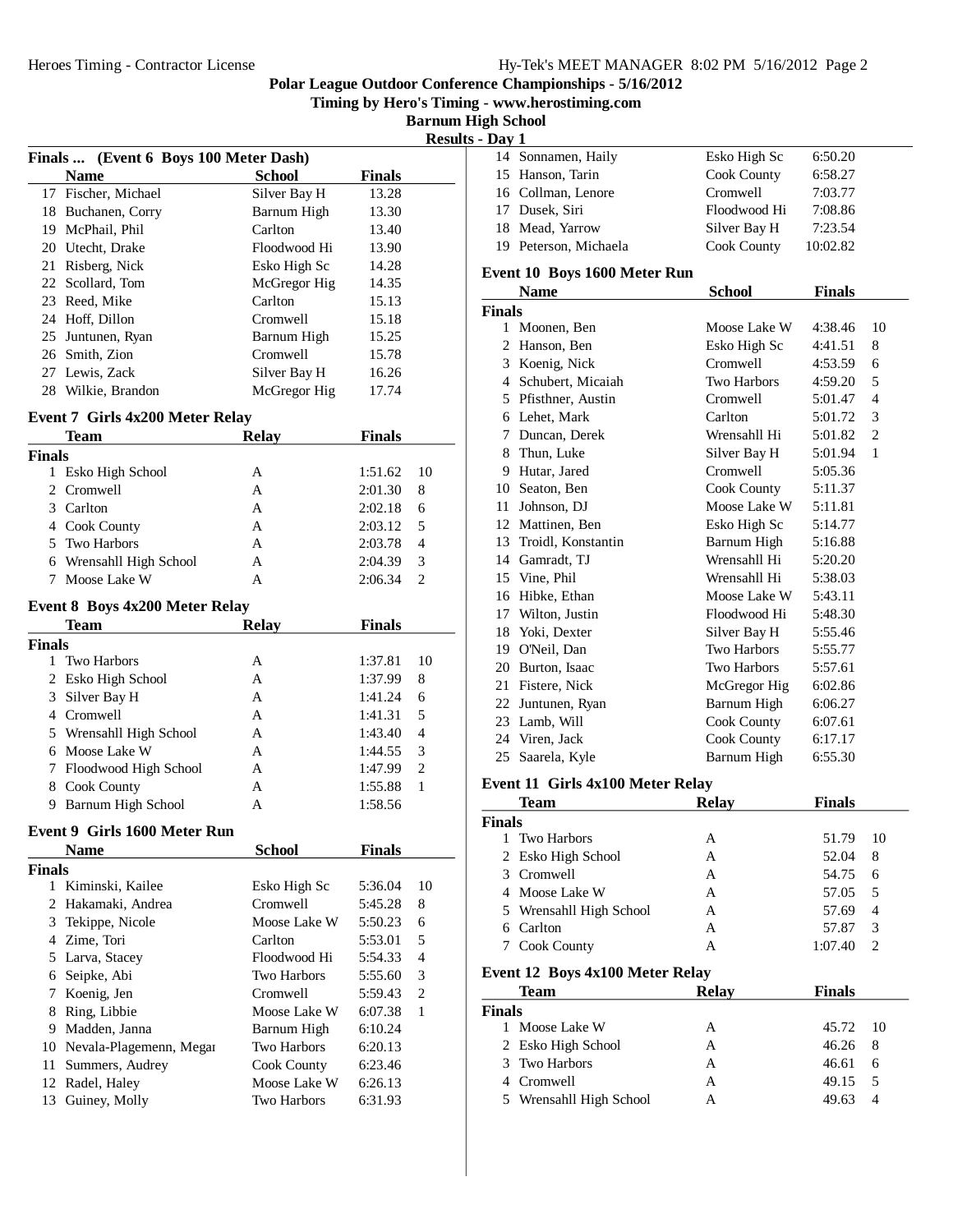**Timing by Hero's Timing - www.herostiming.com**

**Barnum High School Results - Day 1**

|                |                               |                                   |               | racou          |
|----------------|-------------------------------|-----------------------------------|---------------|----------------|
| <b>Finals</b>  |                               | (Event 12 Boys 4x100 Meter Relay) |               |                |
|                | Team                          | <b>Relay</b>                      | <b>Finals</b> |                |
|                | 6 Carlton                     | A                                 | 56.78         | 3              |
|                | 7 Cook County                 | A                                 | 58.76         | 2              |
|                | --- Silver Bay H              | A                                 | DQ            |                |
|                | Event 13 Girls 400 Meter Dash |                                   |               |                |
|                | <b>Name</b>                   | <b>School</b>                     | <b>Finals</b> |                |
| <b>Finals</b>  |                               |                                   |               |                |
| 1              | Shady, Marisa                 | Esko High Sc                      | 1:01.24       | 10             |
|                | 2 Kelley, Katie               | Wrensahll Hi                      | 1:03.17       | 8              |
|                | 3 Myrdal, Lacey               | <b>Two Harbors</b>                | 1:03.55       | 6              |
|                | 4 Michels, Abby               | Silver Bay H                      | 1:04.28       | 5              |
|                | 5 Johnson, Hayley             | Moose Lake W                      | 1:04.58       | $\overline{4}$ |
|                | 6 Bushey, Jaelyn              | Barnum High                       | 1:05.63       | 3              |
| 7              | Wimmer, Cassie                | Wrensahll Hi                      | 1:06.64       | $\mathfrak{2}$ |
|                | 8 Gibbs, Bailey               | Cromwell                          | 1:07.18       | 1              |
| 9.             | Hillstrom, Brittny            | Carlton                           | 1:09.88       |                |
|                | 10 Haaverson, Kiersten        | Two Harbors                       | 1:12.45       |                |
|                | 11 Anderson, Kiiera           | Cromwell                          | 1:12.81       |                |
|                | 12 Thomas, Molly              | Cook County                       | 1:13.94       |                |
|                | 13 Siltanen, Katelyn          | <b>Barnum High</b>                | 1:15.53       |                |
|                | 14 Wasko, Whitney             | Two Harbors                       | 1:17.96       |                |
|                | 15 Race, Joshepine            | Moose Lake W                      | 1:18.22       |                |
| 16             | Jacobsen, Emily               | Cook County                       | 1:18.63       |                |
| 17             | Larsen, Sarah                 | Cook County                       | 1:27.29       |                |
|                |                               |                                   |               |                |
|                | Event 14 Boys 400 Meter Dash  |                                   |               |                |
|                | <b>Name</b>                   | <b>School</b>                     | <b>Finals</b> |                |
| <b>Finals</b>  |                               |                                   |               |                |
|                | 1 Cisar, Josh                 | Moose Lake W                      | 50.41         | 10             |
| $\overline{2}$ | Mudek, Riley                  | Esko High Sc                      | 50.68         | 8              |
| 3              | Talley, Mitch                 | Cromwell                          | 55.13         | 6              |
| 4              | Myrvold, Jason                | Floodwood Hi                      | 56.48         | 5              |
|                | 5 Gassert, Christopher        | Moose Lake W                      | 56.75         | 4              |
|                | 6 O'connor, Matt              | Wrensahll Hi                      | 57.45         | 3              |
| 7              | Peterson, Zach                | Barnum High                       | 57.90         | $\overline{c}$ |
| 8              | Anderson, Brock               | Esko High Sc                      | 58.19         | 1              |
|                | 9 Sarff, Jacob                | Two Harbors                       | 58.93         |                |
|                | 10 Virginia, Masen            | Wrensahll Hi                      | 59.02         |                |
| 11             | Bauer, Derek                  | Carlton                           | 59.30         |                |
|                | 12 Gassert, Michael           | Moose Lake W                      | 59.66         |                |
| 13             | Johnson, Alex                 | McGregor Hig                      | 1:01.56       |                |
|                | 14 Fortunato, Cy              | Cook County                       | 1:01.74       |                |
| 15             | Dilley, Caleb                 | Silver Bay H                      | 1:01.77       |                |
| 16             | Buchanen, Corry               | Barnum High                       | 1:02.04       |                |
| 17             | Warpula, Eli                  | Cromwell                          | 1:02.24       |                |
| 18             | Klinker, David                | <b>Two Harbors</b>                | 1:03.25       |                |
| 19             | Nelson, Josh                  | Two Harbors                       | 1:05.14       |                |
| 20             | Barnaby, Caleb                | McGregor Hig                      | 1:05.20       |                |
| 21             | Utecht, Drake                 | Floodwood Hi                      | 1:06.43       |                |
|                |                               |                                   |               |                |

| <b>Event 15 Girls 300 Meter Hurdles</b> |                                        |                    |               |                |
|-----------------------------------------|----------------------------------------|--------------------|---------------|----------------|
|                                         | <b>Name</b>                            | <b>School</b>      | <b>Finals</b> |                |
| <b>Finals</b>                           |                                        |                    |               |                |
|                                         | 1 Schramm, Brooke                      | Esko High Sc       | 48.67         | 10             |
|                                         | 2 Gonsorowski, Ava                     | Esko High Sc       | 49.41         | 8              |
|                                         | 3 Mickelson, Kendra                    | McGregor Hig       | 53.39         | 6              |
|                                         | 4 Collman, Ann                         | Cromwell           | 54.28         | 5              |
|                                         | 5 Campbell, Michaela                   | <b>Two Harbors</b> | 54.32         | $\overline{4}$ |
|                                         | 6 Race, Hannah                         | Moose Lake W       | 54.54         | 3              |
|                                         | 7 Adams, Meadow                        | Cook County        | 54.90         | $\overline{2}$ |
|                                         | 8 Anderson, Mikhaela                   | Cromwell           | 55.40         | $\mathbf{1}$   |
|                                         | 9 Fanning, Lexi                        | Moose Lake W       | 55.49         |                |
|                                         | 10 Olson, Erika                        | Esko High Sc       | 55.91         |                |
|                                         | 11 Minkinnen, Mia                      | Two Harbors        | 56.22         |                |
|                                         | 12 Anderson, Amanda                    | <b>Two Harbors</b> | 56.50         |                |
|                                         | 13 Aho, Kaisa                          | Cromwell           | 58.30         |                |
|                                         | 14 MacDonell, Mara                     | Cook County        | 1:00.72       |                |
|                                         | 15 O'brien, Brittany                   | Wrensahll Hi       | 1:02.71       |                |
|                                         | 16 Stoddard, Mel                       | Cook County        | 1:09.89       |                |
|                                         | <b>Event 16 Boys 300 Meter Hurdles</b> |                    |               |                |
|                                         | <b>Name</b>                            | <b>School</b>      | <b>Finals</b> |                |
| <b>Finals</b>                           |                                        |                    |               |                |
|                                         | 1 Pender, Michael                      | Moose Lake W       | 42.02         | 10             |
|                                         | 2 Thewis, Kevin                        | <b>Two Harbors</b> | 43.53         | 8              |
|                                         | 3 Coil, Isaac                          | Moose Lake W       | 43.58         | 6              |
|                                         | 4 Tucker, Jacob                        | Esko High Sc       | 45.47         | 5              |
|                                         | 5 Malone, Josh                         | Silver Bay H       | 45.86         | 4              |
|                                         | 6 Shelton, Dustin                      | Wrensahll Hi       | 46.01         | 3              |
|                                         | 7 Salinas, Isaiah                      | Esko High Sc       | 46.14         | $\overline{2}$ |
|                                         | 8 Carlson, Nate                        | Cook County        | 47.04         | $\mathbf{1}$   |
|                                         | 9 Barto, Hunter                        | Esko High Sc       | 47.33         |                |
|                                         | 10 Olson, Dick                         | Cromwell           | 47.94         |                |
|                                         | 11 Smith, Brad                         | <b>Two Harbors</b> | 48.98         |                |
|                                         | 12 Utecht, Dylan                       | Floodwood Hi       | 49.56         |                |
|                                         | 13 Mohelsky, Gage                      | Moose Lake W       | 50.12         |                |
|                                         | 14 Peterson, Zach                      | <b>Barnum High</b> | 50.58         |                |
|                                         | 15 Hietala, Ricky                      | <b>Two Harbors</b> | 51.29         |                |
|                                         | 16 Harris, Mark                        | Silver Bay H       | 53.09         |                |
|                                         | 17 Casey, Eli                          | <b>Barnum High</b> | 53.29         |                |
| 18                                      | Rilea, Brennan                         | Wrensahll Hi       | 54.28         |                |
|                                         | 19 Vogt, Paul                          | Barnum High        | 57.29         |                |
|                                         | <b>Event 17 Girls 800 Meter Run</b>    |                    |               |                |
|                                         | <b>Name</b>                            | <b>School</b>      | <b>Finals</b> |                |
| Finals                                  |                                        |                    |               |                |

| Finals |                       |                    |         |                             |  |
|--------|-----------------------|--------------------|---------|-----------------------------|--|
|        | Cahoon, Allie         | Cromwell           | 2:28.75 | -10                         |  |
|        | 2 Louzek, Mackenzi    | Moose Lake W       | 2:29.08 | 8                           |  |
|        | 3 Larva, Stacey       | Floodwood Hi       | 2:38.61 | 6                           |  |
|        | 4 Hutar, Rachel       | Cromwell           | 2:39.92 | 5                           |  |
|        | 5 Rish, Emily         | Esko High Sc       | 2:41.16 | 4                           |  |
|        | 6 Dinceau, Mandi      | Esko High Sc       | 2:50.60 | 3                           |  |
|        | 7 Laine, Amanda       | <b>Two Harbors</b> | 2:56.92 | $\mathcal{D}_{\mathcal{L}}$ |  |
| 8      | Weyrens-Welch, Morgan | Cook County        | 2:57.31 |                             |  |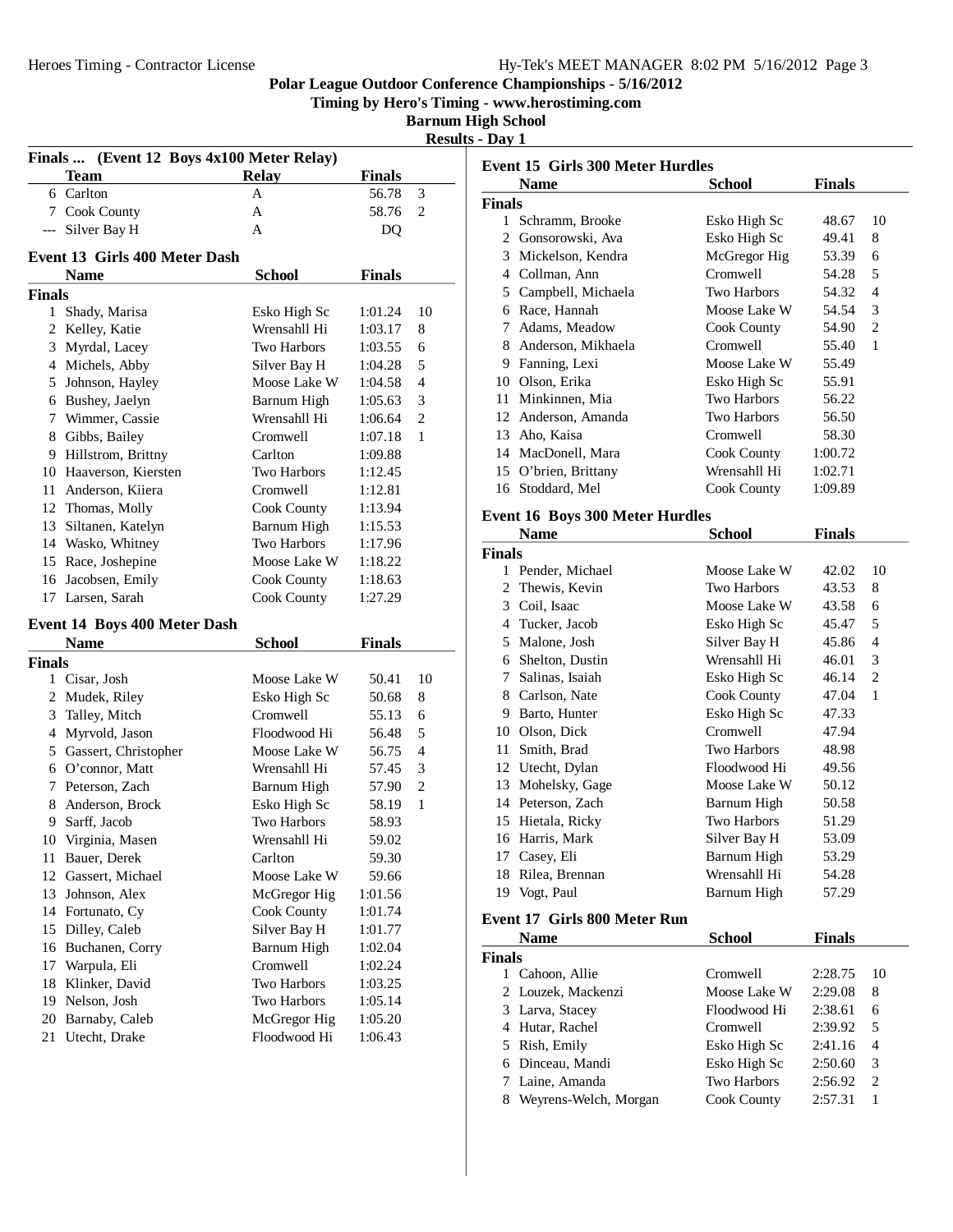**Timing by Hero's Timing - www.herostiming.com**

**Barnum High School Results - Day 1**

|               |                                        |                    |               | ILLJU |
|---------------|----------------------------------------|--------------------|---------------|-------|
|               | Finals  (Event 17 Girls 800 Meter Run) |                    |               |       |
|               | <b>Name</b>                            | School             | <b>Finals</b> |       |
| 9             | Oberg, Ali                             | Two Harbors        | 2:57.93       |       |
| 10            | Thomas, Molly                          | Cook County        | 3:01.75       |       |
| 11            | Martinson, Alyssa                      | Cook County        | 3:02.73       |       |
| 12            | Smitke, Megan                          | Two Harbors        | 3:05.32       |       |
| 13            | Pavlich, Annika                        | Wrensahll Hi       | 3:08.99       |       |
| 14            | Collman, Lenore                        | Cromwell           | 3:10.65       |       |
| 15            | Dusek, Siri                            | Floodwood Hi       | 3:15.79       |       |
| 16            | O'brien, Bridget                       | Wrensahll Hi       | 3:15.83       |       |
| 17            | Trotterchaude, Emily                   | Barnum High        | 3:33.93       |       |
| 18            | Wyman, Savannah                        | Wrensahll Hi       | 3:35.01       |       |
| 19            | Fisher, Emily                          | Barnum High        | 3:51.64       |       |
|               | <b>Event 18 Boys 800 Meter Run</b>     |                    |               |       |
|               | <b>Name</b>                            | School             | <b>Finals</b> |       |
| <b>Finals</b> |                                        |                    |               |       |
| 1             | Moonen, Ben                            | Moose Lake W       | 2:01.83       | 10    |
| 2             | Blood, Kyle                            | Silver Bay H       | 2:01.85       | 8     |
| 3             | Kausch, Parker                         | Two Harbors        | 2:07.73       | 6     |
| 4             | Johnson, Joey                          | Esko High Sc       | 2:08.85       | 5     |
| 5             | Horoshak, Jon                          | <b>Two Harbors</b> | 2:16.71       | 4     |
| 6             | Furey, Nick                            | Moose Lake W       | 2:17.84       | 3     |
|               |                                        |                    |               |       |

|        | таше              | penovi             | т пиатэ |    |
|--------|-------------------|--------------------|---------|----|
| Finals |                   |                    |         |    |
| 1      | Moonen, Ben       | Moose Lake W       | 2:01.83 | 10 |
| 2      | Blood, Kyle       | Silver Bay H       | 2:01.85 | 8  |
| 3      | Kausch, Parker    | Two Harbors        | 2:07.73 | 6  |
| 4      | Johnson, Joey     | Esko High Sc       | 2:08.85 | 5  |
| 5      | Horoshak, Jon     | <b>Two Harbors</b> | 2:16.71 | 4  |
| 6      | Furey, Nick       | Moose Lake W       | 2:17.84 | 3  |
| 7      | Chmelik, Joey     | Cook County        | 2:18.16 | 2  |
| 8      | Porter, Neil      | Wrensahll Hi       | 2:24.05 | 1  |
| 9      | Karsky, Tyler     | Moose Lake W       | 2:26.68 |    |
| 10     | Johnson, Jason    | Barnum High        | 2:27.42 |    |
| 11     | Gunderson, Dylan  | Wrensahll Hi       | 2:29.05 |    |
| 12     | Pearson, Dennis   | Two Harbors        | 2:38.94 |    |
| 13     | Schnobrich, Roman | Cook County        | 2:38.97 |    |
| 14     | Wilton, Justin    | Floodwood Hi       | 2:41.97 |    |
| 15     | Nelson, Jacob     | Barnum High        | 2:44.90 |    |
| 16     | Juntunen, Ryan    | Barnum High        | 2:45.96 |    |
| 17     | Eliason, Josh     | Cromwell           | 2:46.08 |    |
| 18     | Fistere, Nick     | McGregor Hig       | 2:50.44 |    |
| 19     | Vine, Luke        | Wrensahll Hi       | 2:55.92 |    |
|        |                   |                    |         |    |

#### **Event 19 Girls 200 Meter Dash**

|               | Name                  | <b>School</b>      | <b>Finals</b> |    |
|---------------|-----------------------|--------------------|---------------|----|
| <b>Finals</b> |                       |                    |               |    |
| 1             | Shady, Erika          | Esko High Sc       | 26.37         | 10 |
| 2             | Zafft, Molly          | Cook County        | 27.38         | 8  |
| 3             | Keranen, Krista       | Two Harbors        | 27.51         | 6  |
| 4             | Kelley, Katie         | Wrensahll Hi       | 27.97         | 5  |
|               | 5 Kiminski, Kailee    | Esko High Sc       | 28.81         | 4  |
| 6             | Johnson, Megan        | Wrensahll Hi       | 29.07         | 3  |
| 7             | Bushey, Jaelyn        | Barnum High        | 29.38         | 2  |
| 8             | Berg-Collman, Jessica | Cook County        | 29.39         | 1  |
| 9             | Olson, Dana           | Moose Lake W       | 29.58         |    |
|               | 10 Wimmer, Cassie     | Wrensahll Hi       | 30.25         |    |
| 11            | Cahoon, Olivia        | Cromwell           | 30.36         |    |
| 12            | Mickelson, Kendra     | McGregor Hig       | 30.38         |    |
| 13            | Collier, Hannah       | Moose Lake W       | 30.71         |    |
|               | 14 Linville, Krysten  | <b>Two Harbors</b> | 31.25         |    |
|               | 15 Tardy, Baliy       | Floodwood Hi       | 31.99         |    |

| рау 1 |                      |                    |       |
|-------|----------------------|--------------------|-------|
|       | 16 Ruhl, Katy        | Esko High Sc       | 32.26 |
|       | 17 Frahm, Faith      | Silver Bay H       | 32.92 |
|       | 18 Siltanen, Katelyn | Barnum High        | 33.16 |
|       | 19 Dewey, Sam        | <b>Two Harbors</b> | 33.45 |
|       | 20 Frericks, Sheena  | Silver Bay H       | 33.80 |
|       | 21 Anderson, Steph   | Carlton            | 34.13 |
|       | 22 Thums, Kristiina  | Silver Bay H       | 34.69 |
|       | 23 Kruijsen, Bobbi   | Carlton            | 35.31 |
|       | 24 Douglas, Elenore  | Carlton            | 36.95 |
|       | 25 Larsen, Sarah     | Cook County        | 37.14 |
|       | 26 Dusek, Anna       | Floodwood Hi       | 38.41 |
|       |                      |                    |       |

## **Event 20 Boys 200 Meter Dash**

|                | Name              | School             | Finals |                |
|----------------|-------------------|--------------------|--------|----------------|
| Finals         |                   |                    |        |                |
| 1              | Disterhaupt, Jake | Moose Lake W       | 22.77  | 10             |
| 2              | Cisar, Josh       | Moose Lake W       | 22.78  | 8              |
| 3              | Mudek, Riley      | Esko High Sc       | 23.38  | 6              |
| $\overline{4}$ | Gelhar, Daniel    | McGregor Hig       | 23.64  | 5              |
| 5              | Reinertson, Max   | Esko High Sc       | 23.71  | $\overline{4}$ |
| 6              | Warren, Peter     | Cook County        | 23.92  | 3              |
| 7              | Hinstala, Brandt  | Esko High Sc       | 24.69  | $\overline{2}$ |
| 8              | Myrvold, Jason    | Floodwood Hi       | 24.97  | 1              |
| 9              | Panetti, Holden   | Silver Bay H       | 25.41  |                |
| 10             | Wojitsiak, Tony   | Wrensahll Hi       | 25.60  |                |
| 11             | Sarff, Jacob      | <b>Two Harbors</b> | 25.73  |                |
| 12             | Spicer, Asa       | Moose Lake W       | 25.85  |                |
| 13             | Virginia, Masen   | Wrensahll Hi       | 25.86  |                |
| 14             | Johnston, Curt    | Floodwood Hi       | 26.06  |                |
| 15             | Buchanen, Corry   | Barnum High        | 26.15  |                |
| 16             | Johnson, Alex     | McGregor Hig       | 26.36  |                |
| 17             | Collins, Chris    | <b>Two Harbors</b> | 26.66  |                |
| 18             | Warren, Noah      | Cook County        | 27.17  |                |
| 19             | Oliver, Josh      | Cromwell           | 27.86  |                |
| 20             | Shelgren, Parker  | Barnum High        | 28.47  |                |
| 21             | Barnaby, Caleb    | McGregor Hig       | 28.64  |                |
| 22             | Britton, Justin   | Cromwell           | 28.76  |                |
|                | 23 Dilley, Caleb  | Silver Bay H       | 29.28  |                |
| 24             | Reed, Mike        | Carlton            | 30.45  |                |
| 25             | Hoff, Dillon      | Cromwell           | 30.76  |                |
| 26             | Alm, Micah        | <b>Two Harbors</b> | 31.43  |                |
| 27             | Lewis, Zack       | Silver Bay H       | 32.35  |                |
|                |                   |                    |        |                |

# **Event 21 Girls 3200 Meter Run**

|        | <b>Name</b>         | <b>School</b> | Finals   |    |
|--------|---------------------|---------------|----------|----|
| Finals |                     |               |          |    |
| L      | Knutson, Kallyn     | Esko High Sc  | 12:08.81 | 10 |
|        | 2 DahlHolm, Lindsey | Carlton       | 12:18.65 | 8  |
|        | 3 Fox, Erika        | Carlton       | 12:31.38 | 6  |
|        | 4 Schreiner, Marina | Two Harbors   | 12:35.48 | 5  |
|        | 5 Madden, Janna     | Barnum High   | 12:39.19 | 4  |
|        | 6 Koenig, Jen       | Cromwell      | 12:46.31 | 3  |
|        | 7 Tekippe, Nicole   | Moose Lake W  | 12:47.26 | 2  |
| 8      | Gronner, Bailey     | Cromwell      | 12:51.12 | 1  |
|        | Acero, Matea        | Cook County   | 13:16.84 |    |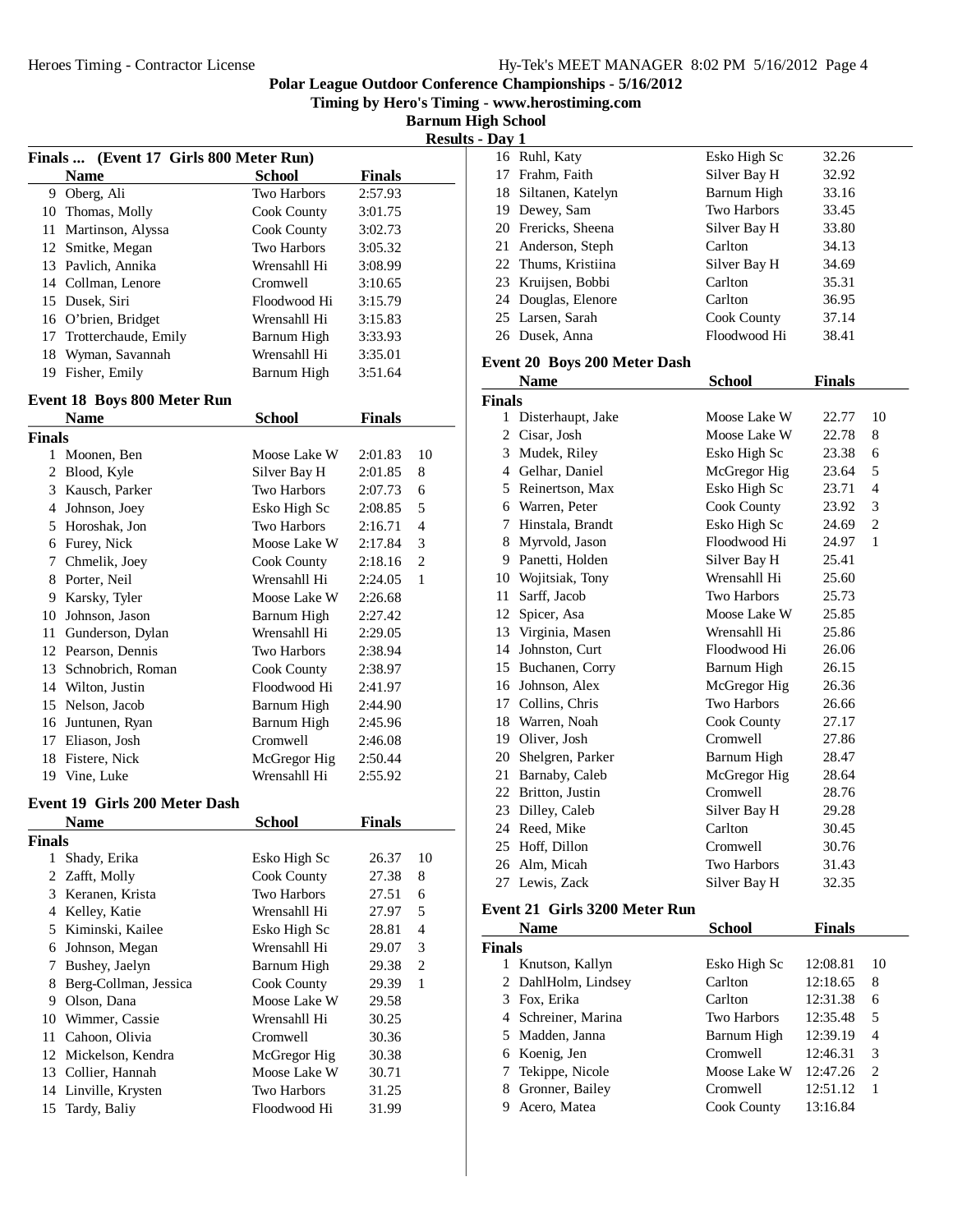**Timing by Hero's Timing - www.herostiming.com**

**Barnum High School Results - Day 1**

| Finals  (Event 21 Girls 3200 Meter Run) |                                             |                                    |               |                |
|-----------------------------------------|---------------------------------------------|------------------------------------|---------------|----------------|
|                                         | <b>Name</b>                                 | <b>School</b>                      | <b>Finals</b> |                |
|                                         | 10 Wester, Marlene                          | Cromwell                           | 13:22.95      |                |
|                                         | 11 Ring, Libbie                             | Moose Lake W                       | 13:28.09      |                |
|                                         | 12 Kulas, Karlee                            | Esko High Sc                       | 13:36.78      |                |
|                                         | 13 Schield, Sara                            | <b>Two Harbors</b>                 | 13:39.32      |                |
|                                         | 14 Furo, Erika                              | <b>Two Harbors</b>                 | 13:43.73      |                |
|                                         | 15 Carpenter, Cailan                        | Cook County                        | 15:42.15      |                |
|                                         |                                             |                                    |               |                |
|                                         | Event 22 Boys 3200 Meter Run<br><b>Name</b> | <b>School</b>                      | <b>Finals</b> |                |
| <b>Finals</b>                           |                                             |                                    |               |                |
|                                         | 1 Rengo, Matt                               | Esko High Sc                       | 10:46.85      | 10             |
| 2                                       | Koenig, Nick                                | Cromwell                           | 10:59.81      | 8              |
|                                         | 3 Pfisthner, Austin                         | Cromwell                           | 11:03.61      | 6              |
|                                         | 4 Menor, Trenton                            |                                    |               | 5              |
|                                         |                                             | Esko High Sc                       | 11:13.69      | 4              |
|                                         | 5 Mattinen, Ben                             | Esko High Sc<br><b>Two Harbors</b> | 11:17.47      |                |
|                                         | 6 Hebl, Eli                                 |                                    | 11:17.48      | 3              |
|                                         | 7 Strelnieks, Sawyer                        | Cromwell                           | 11:42.08      | $\overline{c}$ |
|                                         | 8 Axtell, Levi                              | Cook County                        | 11:54.24      | 1              |
|                                         | 9 Walton, Spencer                           | Carlton                            | 12:17.47      |                |
|                                         | 10 Troidl, Konstantin                       | Barnum High                        | 12:19.59      |                |
|                                         | 11 Gunderson, Dylan                         | Wrensahll Hi                       | 12:21.58      |                |
|                                         | 12 Bustrak, Joe                             | Moose Lake W                       | 12:31.60      |                |
|                                         | 13 Vine, Phil                               | Wrensahll Hi                       | 12:37.18      |                |
|                                         | 14 Cruikshank, Owen                         | <b>Two Harbors</b>                 | 12:44.49      |                |
|                                         | 15 Dragicevich, Milan                       | Moose Lake W                       | 12:53.58      |                |
|                                         | 16 Mikrot, Andrew                           | Moose Lake W                       | 12:54.02      |                |
|                                         | 17 Hommes, Everett                          | <b>Two Harbors</b>                 | 13:19.05      |                |
|                                         | 18 Day, Rusty                               | Cook County                        | 14:09.58      |                |
| 19                                      | Saarela, Kyle                               | Barnum High                        | 14:30.81      |                |
|                                         | Event 23 Girls 4x400 Meter Relay            |                                    |               |                |
|                                         | <b>Team</b>                                 | <b>Relay</b>                       | <b>Finals</b> |                |
| <b>Finals</b>                           |                                             |                                    |               |                |
|                                         | 1 Esko High School                          | А                                  | 4:13.11       | 10             |
|                                         | 2 Two Harbors                               | A                                  | 4:23.08       | 8              |
|                                         | 3 Cromwell                                  | A                                  | 4:24.45       | 6              |
|                                         | 4 Moose Lake W                              | A                                  | 4:34.77       | 5              |
| 5                                       | Wrensahll High School                       | A                                  | 4:37.28       | 4              |
|                                         | 6 Carlton                                   | Α                                  | 4:49.11       | 3              |
| 7                                       | Cook County                                 | A                                  | 5:25.37       | $\overline{c}$ |
| 8                                       | Floodwood High School                       | A                                  | 5:30.81       | 1              |
|                                         |                                             |                                    |               |                |
|                                         | Event 24 Boys 4x400 Meter Relay             | <b>Relay</b>                       |               |                |
|                                         | <b>Team</b>                                 |                                    | <b>Finals</b> |                |
| <b>Finals</b>                           |                                             |                                    |               |                |
| 1                                       | Moose Lake W                                | Α                                  | 3:36.46       | 10             |
| 2                                       | Two Harbors                                 | Α                                  | 3:37.06       | 8              |
| 3                                       | Esko High School                            | Α                                  | 3:48.53       | 6              |
|                                         | 4 Silver Bay H                              | A                                  | 3:52.06       | 5              |
| 5                                       | Cook County                                 | A                                  | 3:52.27       | 4              |
| 6                                       | Wrensahll High School                       | Α                                  | 3:55.03       | 3              |
| 7                                       | Cromwell                                    | Α                                  | 4:08.41       | $\overline{c}$ |

|               | <b>Event 25 Girls Shot Put</b> |                    |               |                |  |
|---------------|--------------------------------|--------------------|---------------|----------------|--|
|               | <b>Name</b>                    | <b>School</b>      | <b>Finals</b> |                |  |
| <b>Finals</b> |                                |                    |               |                |  |
|               | 1 McGregor, Steph              | <b>Two Harbors</b> | 34-10.00      | 10             |  |
| 2             | Cross, Casey                   | <b>Two Harbors</b> | 34-02.50      | 8              |  |
|               | 3 Peterson, Kaley              | <b>Two Harbors</b> | 31-07.50      | 6              |  |
| 4             | Salo, Hailey                   | Esko High Sc       | 31-02.50      | 5              |  |
|               | 5 Burcar, Maria                | Wrensahll Hi       | 30-01.75      | $\overline{4}$ |  |
|               | 6 Mainville, Daron             | Barnum High        | 30-00.25      | 3              |  |
| 7             | Suhonen, Sam                   | Cromwell           | 29-04.75      | $\overline{2}$ |  |
|               | 8 BergCollman, Jessica         | Cook County        | 28-10.00      | 1              |  |
| 9             | Beckman, Katie                 | Esko High Sc       | 28-08.00      |                |  |
|               | 10 Siltanen, Katelyn           | Barnum High        | 28-03.00      |                |  |
| 11            | Olson, Dana                    | Moose Lake W       | 26-07.75      |                |  |
| 12            | Besch, Kaylee                  | Cromwell           | 26-00.25      |                |  |
|               | 13 Sutton, Abbey               | Cook County        | 24-05.50      |                |  |
|               | 13 Trapp, Savanna              | Esko High Sc       | 24-05.50      |                |  |
|               | 15 Cahoon, Amber               | Cromwell           | 23-01.25      |                |  |
| 16            | Jacobs, Sophia                 | McGregor Hig       | 22-07.25      |                |  |
| 17            | Arfman, Haley                  | Floodwood Hi       | 22-06.50      |                |  |
| 18            | Trotterchaude, Emily           | Barnum High        | 22-05.75      |                |  |
| 19            | Radel, Kayla                   | Moose Lake W       | 21-08.00      |                |  |
| 20            | Smerud, Kari                   | Silver Bay H       | 21-02.00      |                |  |
|               | 21 Thums, Kristiina            | Silver Bay H       | 19-10.00      |                |  |
|               | 22 Sellon, Jade                | Wrensahll Hi       | 19-06.00      |                |  |
|               | 23 Oland, Samantha             | Wrensahll Hi       | 18-06.00      |                |  |
|               | 24 Johnston, Jennie            | McGregor Hig       | 17-11.75      |                |  |
| 25            | Jelinski, Aisling              | McGregor Hig       | 17-10.50      |                |  |
|               |                                |                    |               |                |  |

# **Event 26 Boys Shot Put**

|               | Name             | School             | <b>Finals</b> |                |
|---------------|------------------|--------------------|---------------|----------------|
| <b>Finals</b> |                  |                    |               |                |
| 1             | Fischer, Baruch  | Silver Bay H       | 46-00.25      | 10             |
| 2             | Oliver, Josh     | Cromwell           | 42-09.25      | 8              |
| 3             | Orbeck, Evan     | McGregor Hig       | 42-06.00      | 6              |
| 4             | Alm, Noah        | <b>Two Harbors</b> | 41-11.50      | 5              |
| 5             | Smith, Micky     | Two Harbors        | 40-03.00      | 4              |
| 6             | Cavallin, Dustin | <b>Two Harbors</b> | 39-09.25      | 3              |
| 7             | Lindstrom, Jacob | Esko High Sc       | 37-07.50      | $\overline{c}$ |
| 8             | Wilkie, Dylan    | McGregor Hig       | 37-00.50      | 1              |
| 9             | Youngberg, Brady | Barnum High        | 36-00.25      |                |
| 10            | Denzler, Tyler   | Esko High Sc       | 35-06.75      |                |
| 11            | Haarstad, Logan  | McGregor Hig       | 35-05.50      |                |
| 12            | Kiser, Zach      | Moose Lake W       | 34-07.75      |                |
| 13            | Timonen, Skylar  | Barnum High        | 34-07.00      |                |
| 14            | Bryce, Travis    | Wrensahll Hi       | 34-04.25      |                |
| 15            | Leonard, Josh    | Moose Lake W       | 30-11.75      |                |
| 16            | Saphner, Matt    | Esko High Sc       | 30-10.25      |                |
| 17            | Shelgren, Parker | Barnum High        | 28-09.50      |                |
| 18            | Warren, Noah     | Cook County        | 28-02.00      |                |
| 19            | McPhail, Phil    | Carlton            | 27-02.00      |                |
| 20            | Mattson, Carl    | Wrensahll Hi       | 26-06.25      |                |
| 21            | Dugas, Adam      | Silver Bay H       | 26-01.50      |                |
| 22            | Magana, Daniel   | Carlton            | 26-00.00      |                |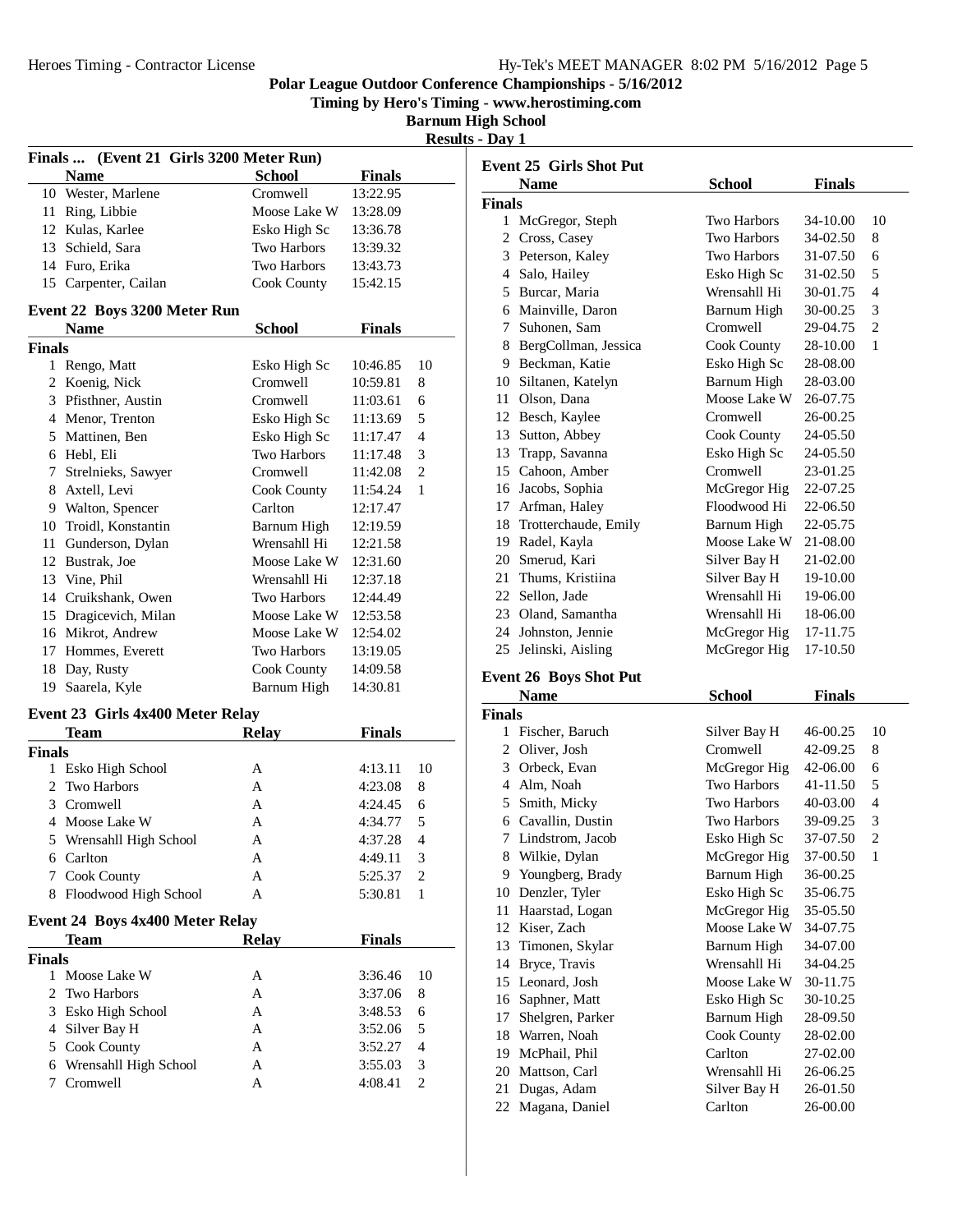**Timing by Hero's Timing - www.herostiming.com**

**Barnum High School Results** -

| Finals  (Event 26 Boys Shot Put) |                                    |                        |               |                          |
|----------------------------------|------------------------------------|------------------------|---------------|--------------------------|
|                                  | <b>Name</b>                        | <b>School</b>          | <b>Finals</b> |                          |
|                                  | 23 Jurek, Alex                     | Wrensahll Hi           | 24-09.00      |                          |
|                                  | 24 Moffett, Robby                  | Moose Lake W           | 24-07.25      |                          |
|                                  | 25 Smith, Zion                     | Cromwell               | 23-05.50      |                          |
|                                  | 26 Roser, Chase                    | Floodwood Hi           | 22-06.75      |                          |
|                                  | --- Hakamaki, Tyler                | Cromwell               | ND            |                          |
|                                  | <b>Event 27 Girls Discus Throw</b> |                        |               |                          |
|                                  | <b>Name</b>                        | <b>School</b>          | <b>Finals</b> |                          |
| <b>Finals</b>                    |                                    |                        |               |                          |
|                                  | 1 McGregor, Steph                  | <b>Two Harbors</b>     | 114-02        | 10                       |
|                                  | 2 Peterson, Kaley                  | <b>Two Harbors</b>     | 108-01.25     | 8                        |
|                                  | 3 Suhonen, Sam                     | Cromwell               | 103-06        | 6                        |
|                                  | 4 Stroozas, Madison                | <b>Two Harbors</b>     | 102-01        | 5                        |
|                                  | 5 Beckman, Katie                   | Esko High Sc           | 96-05         | 4                        |
|                                  | 6 Scharnberg, Sara                 | Floodwood Hi           | 93-11.50      | 3                        |
|                                  | 7 Mainville, Daron                 | Barnum High            | 90-08         | 2                        |
|                                  | 8 Siltanen, Katelyn                | Barnum High            | 76-02         | 1                        |
|                                  | 9 Smerud, Kari                     | Silver Bay H           | 74-09         |                          |
|                                  | 10 Burcar, Maria                   | Wrensahll Hi           | 71-03         |                          |
|                                  | 11 Grant, Desriee                  | Wrensahll Hi           | 68-09         |                          |
|                                  | 12 Collins, MaiKayla               | McGregor Hig           | 68-06         |                          |
|                                  | 13 Cahoon, Amber                   | Cromwell               | 63-10.25      |                          |
|                                  | 14 Ennen, Jessi                    | Barnum High            | $62 - 07$     |                          |
|                                  | 15 Thums, Kristiina                | Silver Bay H           | 61-11.50      |                          |
|                                  | 16 Arfman, Haley                   | Floodwood Hi           | 60-03         |                          |
|                                  | 16 Berglund, Adrianna              | Cook County            | 60-03         |                          |
|                                  | 18 Jacobs, Sophia                  | McGregor Hig           | 57-03         |                          |
|                                  | 19 Sutton, Abbey                   | Cook County            | 54-05         |                          |
|                                  | 20 Wester, Marlene                 | Cromwell               | 54-04         |                          |
| 21                               | Salo, Hailey                       | Esko High Sc           | 54-00         |                          |
|                                  | 22 Radel, Haley                    | Moose Lake W           | 51-11.50      |                          |
|                                  | 23 Johnston, Jennie                | McGregor Hig           | 50-08.75      |                          |
|                                  | 24 Baker, Liz                      | Wrensahll Hi           | 47-00.25      |                          |
|                                  | 25 Radel, Kayla                    | Moose Lake W           | 44-10         |                          |
|                                  | 26 Peterson, Michaela              | Cook County            | 44-09.50      |                          |
| 27                               | Tardy, Baily                       | Floodwood Hi           | 32-07.50      |                          |
|                                  | <b>Event 28 Boys Discus Throw</b>  |                        |               |                          |
|                                  | <b>Name</b>                        | <b>School</b>          | <b>Finals</b> |                          |
| <b>Finals</b>                    |                                    |                        |               |                          |
| 1                                | Johnson, Austin                    | Cromwell               | 131-00.50     | 10                       |
| 2                                | Denzler, Tyler                     | Esko High Sc           | 129-06        | 8                        |
| 3                                | Xiong, Peder                       | Moose Lake W           | 122-06        | 6                        |
| 4                                | Youngberg, Brady                   | Barnum High            | 121-05.25     | 5                        |
| 5                                | Smith, Micky                       | Two Harbors            | 120-06.50     | $\overline{\mathcal{L}}$ |
| 6                                | Cavalin, Dustin                    | <b>Two Harbors</b>     | 117-10        | 3                        |
| 7                                | Wilkie, Dylan                      | McGregor Hig           | 109-09.50     | $\overline{\mathbf{c}}$  |
| 8                                | Woodwick, Taylor                   | Silver Bay H           | 107-01        | 1                        |
| 9                                | Lindstrom, Jacob                   | Esko High Sc           | 105-04.25     |                          |
| 10                               | Bryce, Travis                      | Wrensahll Hi           | 103-00.75     |                          |
| 11                               | Chavez, Jeremiah                   | Moose Lake W 102-04.75 |               |                          |
| 12                               | Fischer, Baruch                    | Silver Bay H           | 101-11.50     |                          |
| 13                               | Torgerson, Nick                    | Two Harbors            | 98-08         |                          |
|                                  |                                    |                        |               |                          |

| Axtell, Levi<br>14<br>Cook County<br>15 Orbeck, Evam<br>McGregor Hig<br>Barnum High<br>16 Shelgren, Parker<br>Cromwell<br>17 Martins, Luiz<br>18 Schmidt, Caleb<br>Moose Lake W<br>McGregor Hig<br>19 Haarstad, Logan<br>20 Johnson, Jason<br>Barnum High | 96-05<br>94-11     |                               |
|-----------------------------------------------------------------------------------------------------------------------------------------------------------------------------------------------------------------------------------------------------------|--------------------|-------------------------------|
|                                                                                                                                                                                                                                                           |                    |                               |
|                                                                                                                                                                                                                                                           |                    |                               |
|                                                                                                                                                                                                                                                           | 94-04.25           |                               |
|                                                                                                                                                                                                                                                           | 92-09              |                               |
|                                                                                                                                                                                                                                                           | 83-06.50           |                               |
|                                                                                                                                                                                                                                                           | 83-00.75           |                               |
|                                                                                                                                                                                                                                                           | 80-02              |                               |
| 21 Dugas, Adam<br>Silver Bay H                                                                                                                                                                                                                            | 78-06.50           |                               |
| 22 Jurek, Alex<br>Wrensahll Hi                                                                                                                                                                                                                            | 75-08.25           |                               |
| 23 Mattson, Carl<br>Wrensahll Hi                                                                                                                                                                                                                          | 70-08.75           |                               |
| 24 Roeser, Chase<br>Floodwood Hi                                                                                                                                                                                                                          | 60-03              |                               |
| 25<br>Saphner, Matt<br>Esko High Sc                                                                                                                                                                                                                       | 56-03.75           |                               |
| Tippett, Zach<br>Cromwell<br>26                                                                                                                                                                                                                           | 54-09              |                               |
| <b>Event 29 Girls Pole Vault</b>                                                                                                                                                                                                                          |                    |                               |
|                                                                                                                                                                                                                                                           |                    |                               |
| <b>School</b><br><b>Name</b>                                                                                                                                                                                                                              | <b>Finals</b>      |                               |
| <b>Finals</b>                                                                                                                                                                                                                                             |                    |                               |
| Shady, Erika<br>Esko High Sc<br>1                                                                                                                                                                                                                         | 9-06.00            | 10                            |
| 2<br>Schramm, Brooke<br>Esko High Sc                                                                                                                                                                                                                      | 8-00.00            | 8                             |
| Gonsorowski, Ava<br>3<br>Esko High Sc                                                                                                                                                                                                                     | 6-06.00            | 5                             |
| <b>Event 30 Boys Pole Vault</b>                                                                                                                                                                                                                           |                    |                               |
| <b>School</b><br><b>Name</b>                                                                                                                                                                                                                              | <b>Finals</b>      |                               |
| <b>Finals</b>                                                                                                                                                                                                                                             |                    |                               |
| 1<br>Tvedt, Kory<br>Esko High Sc                                                                                                                                                                                                                          | 11-06.00           | 10                            |
| Tvedt, Kody<br>Esko High Sc<br>2                                                                                                                                                                                                                          | 10-06.00           | 8                             |
| 3<br>Hester, Cody<br>Esko High Sc                                                                                                                                                                                                                         | 9-00.00            | 5                             |
|                                                                                                                                                                                                                                                           |                    |                               |
| <b>Event 31 Girls High Jump</b>                                                                                                                                                                                                                           |                    |                               |
| <b>School</b><br><b>Name</b>                                                                                                                                                                                                                              | <b>Finals</b>      |                               |
|                                                                                                                                                                                                                                                           |                    |                               |
| Finals                                                                                                                                                                                                                                                    |                    |                               |
| Nowaki, Allison<br>Two Harbors<br>1                                                                                                                                                                                                                       | 4-06.00            | 9                             |
| 1<br>Hlavka, Madison<br>Barnum High                                                                                                                                                                                                                       | 4-06.00            | 9                             |
| Esko High Sc<br>3<br>Bergstedt, Megan                                                                                                                                                                                                                     | 4-06.00            | 6                             |
| 4 DahlHolm, Lindsey<br>Carlton                                                                                                                                                                                                                            | 4-06.00            | 5                             |
| 5 Spehar, Suntina<br>Esko High Sc                                                                                                                                                                                                                         | 4-04.00            | 4                             |
| 6 Lax, Ashley<br>Two Harbors                                                                                                                                                                                                                              | 4-04.00            | 3                             |
| 7 Wickstrom, Caitlyn<br>Wrensahll Hi                                                                                                                                                                                                                      | 4-04.00            | $\overline{c}$                |
| Scharnberg, Sara<br>Floodwood Hi<br>8                                                                                                                                                                                                                     | 4-02.00            | 1                             |
| 9 Mickelson, Kendra<br>McGregor Hig                                                                                                                                                                                                                       | 4-02.00            |                               |
| 9 Trapp, Molly<br>Esko High Sc                                                                                                                                                                                                                            | 4-02.00            |                               |
| --- Juenemann, Jessie<br>Two Harbors                                                                                                                                                                                                                      | NH                 |                               |
| --- Wimmer, Cassie<br>Wrensahll Hi                                                                                                                                                                                                                        | NH                 |                               |
| --- Hutar, Rachel<br>Cromwell                                                                                                                                                                                                                             | NH                 |                               |
|                                                                                                                                                                                                                                                           |                    |                               |
| <b>Event 32 Boys High Jump</b>                                                                                                                                                                                                                            |                    |                               |
| <b>School</b><br><b>Name</b>                                                                                                                                                                                                                              | <b>Finals</b>      |                               |
| <b>Finals</b><br>1                                                                                                                                                                                                                                        | $6 - 02.25$        | 10                            |
| Bubb, Klaeton<br>Esko High Sc<br>Moose Lake W                                                                                                                                                                                                             |                    | 8                             |
| 2 Disterhaupt, Jake<br>3                                                                                                                                                                                                                                  | 6-00.00<br>5-06.00 | 6                             |
| Bisel, Ben<br>Esko High Sc                                                                                                                                                                                                                                |                    |                               |
| 4 Beaudot, Cal<br>Esko High Sc                                                                                                                                                                                                                            | 5-03.00<br>5-03.00 | 5<br>$\overline{\mathcal{A}}$ |
| 5 Woodwick, Taylor<br>Silver Bay H<br>Moose Lake W                                                                                                                                                                                                        | 5-00.00            |                               |
| 6 Pender, Michael<br>Gelhar, Daniel<br>McGregor Hig<br>7                                                                                                                                                                                                  | 5-00.00            | 3<br>1.5                      |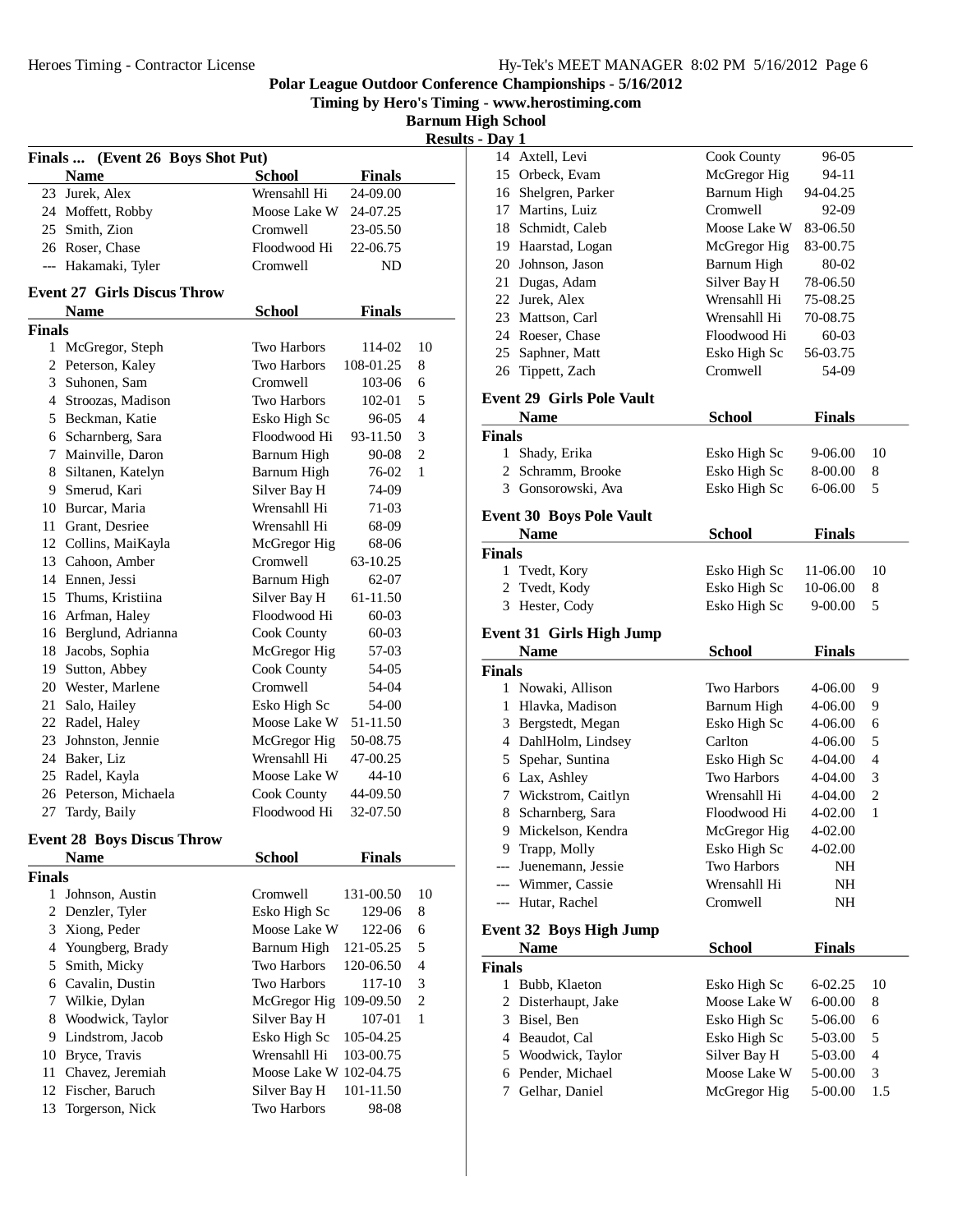**Timing by Hero's Timing - www.herostiming.com**

**Barnum High School Results - Day 1**

|               | Finals  (Event 32 Boys High Jump) |                    |               | musu           |
|---------------|-----------------------------------|--------------------|---------------|----------------|
|               | <b>Name</b>                       | <b>School</b>      | <b>Finals</b> |                |
|               | 7 Lysaker, Shannon                | <b>Two Harbors</b> | 5-00.00       | 1.5            |
|               | 9 Pfisthner, Austin               | Cromwell           | 5-00.00       |                |
|               | --- Hietala, Ricky                | Two Harbors        | NH            |                |
|               | --- Pederson, Ike                 | Moose Lake W       | NΗ            |                |
|               | --- Barnaby, Caleb                | McGregor Hig       | NH            |                |
|               | --- Greene, Jesse                 | Barnum High        | NH            |                |
|               | --- Porter, Neil                  | Wrensahll Hi       | NΗ            |                |
|               |                                   |                    |               |                |
|               | <b>Event 33 Girls Long Jump</b>   |                    |               |                |
|               | <b>Name</b>                       | <b>School</b>      | <b>Finals</b> |                |
| <b>Finals</b> |                                   |                    |               |                |
| 1             | Shady, Marisa                     | Esko High Sc       | 15-11.00      | 10             |
|               | 2 Schramm, Brooke                 | Esko High Sc       | 15-04.25      | 8              |
|               | 3 Lilly, Caitlin                  | Esko High Sc       | 15-03.00      | 6              |
|               | 4 Myrdal, Lacey                   | Two Harbors        | 15-01.50      | 5              |
|               | 5 Laveau, Shana                   | Wrensahll Hi       | 14-01.50      | 4              |
|               | 6 Race, Hannah                    | Moose Lake W       | 14-00.00      | 3              |
|               | 7 Lax, Ashley                     | Two Harbors        | 13-07.75      | $\overline{c}$ |
|               | 8 Mattison, Holly                 | Moose Lake W       | 13-05.50      | 1              |
|               | 9 Johnson, Megan                  | Wrensahll Hi       | 13-05.25      |                |
|               | 10 Cahoon, Allie                  | Cromwell           | 12-06.00      |                |
|               | 10 Campbell, Michaela             | <b>Two Harbors</b> | 12-06.00      |                |
|               | 12 VanGuilder, Kaitlyn            | Moose Lake W       | 12-05.75      |                |
|               | 13 Anderson, Kiiera               | Cromwell           | 11-11.50      |                |
|               | 14 Collins, MaiKayla              | McGregor Hig       | 11-03.00      |                |
|               | 15 Ennen, Jesse                   | Barnum High        | 11-02.00      |                |
|               | 16 Fox, Erika                     | Carlton            | 11-01.50      |                |
|               | 17 Hillstrom, Brittny             | Carlton            | 10-09.25      |                |
|               | 18 Gronner, Bailey                | Cromwell           | 10-01.25      |                |
|               | 19 Stoddard, Mel                  | Cook County        | 9-06.25       |                |
|               | 20 Thompson, Lauren               | Cook County        | 9-03.75       |                |
|               | <b>Event 34 Boys Long Jump</b>    |                    |               |                |
|               | <b>Name</b>                       | <b>School</b>      | <b>Finals</b> |                |
| <b>Finals</b> |                                   |                    |               |                |
| 1             | Evenson, Jon                      | Moose Lake W       | 20-07.00      | 10             |
| 2             | Bubb, Klaeton                     | Esko High Sc       | 18-03.00      | 8              |
|               | 3 Peterson, Sean                  | Esko High Sc       | 18-01.50      | 6              |
|               | 4 Gassert, Christopher            | Moose Lake W       | 18-00.50      | 5              |
| 5             | Gelhar, Daniel                    | McGregor Hig       | 17-11.25      | $\overline{4}$ |
| 6             | Timonen, Skylar                   | Barnum High        | 17-11.00      | 3              |
| 7             | Myrvold, Jason                    | Floodwood Hi       | 17-09.75      | $\mathfrak{2}$ |
| 8             | Malone, Josh                      | Silver Bay H       | 17-09.75      | 1              |
| 9             | Warren, Peter                     | Cook County        | 17-06.00      |                |
| 10            | Panetti, Holden                   | Silver Bay H       | 17-04.00      |                |
| 11            | Horoshak, Jon                     | Two Harbors        | 16-04.00      |                |
| 11            | Pauly, Hunter                     | Wrensahll Hi       | 16-04.00      |                |
| 13            | Reinertsen, Max                   | Esko High Sc       | 15-11.00      |                |
| 13            | Johnston, Curt                    | Floodwood Hi       | 15-11.00      |                |
| 15            | Peterson, Zach                    | Barnum High        | 15-09.50      |                |
| 16            | Spicer, Asa                       | Moose Lake W       | 15-09.00      |                |
| 17            | Ellerbe, Jessie                   | Wrensahll Hi       | 15-07.00      |                |
| 18            | Virginia, Marcus                  | Wrensahll Hi       | 15-06.50      |                |
|               |                                   |                    |               |                |

| vay 1          |                                   |                             |                      |                |
|----------------|-----------------------------------|-----------------------------|----------------------|----------------|
|                | 19 Fischer, Michael               | Silver Bay H                | 14-10.25             |                |
|                | 20 Johnson, Alex                  | McGregor Hig                | 14-06.75             |                |
|                | 21 Collins, Chris                 | Two Harbors                 | 14-03.50             |                |
|                | 22 Scollard, Tom                  | McGregor Hig                | 14-01.50             |                |
|                | 23 Lysaker, Skylar                | Two Harbors                 | 14-00.50             |                |
|                | 24 Warpula, Eli                   | Cromwell                    | 13-05.25             |                |
| 25             | Eliason, Josh                     | Cromwell                    | 13-00.50             |                |
|                | 25 Casey, Eli                     | Barnum High                 | 13-00.50             |                |
|                | 27 Lamb, Will                     | Cook County                 | 11-00.75             |                |
|                | --- Smith, Zion                   | Cromwell                    | ND                   |                |
|                | --- Utecht, Drake                 | Floodwood Hi                | ND                   |                |
|                | <b>Event 35 Girls Triple Jump</b> |                             |                      |                |
|                | <b>Name</b>                       | <b>School</b>               | <b>Finals</b>        |                |
| Finals         |                                   |                             |                      |                |
|                | 1 Bergstedt, Megan                | Esko High Sc                | 31-08.50             | 10             |
|                | 2 Bandelin, Stephanie             | Esko High Sc                | 31-00.25             | 8              |
|                | 3 Olson, Erika                    | Esko High Sc                | 29-09.00             | 6              |
|                | 4 Lax, Ashley                     | Two Harbors                 | 29-06.50             | 5              |
|                | 5 MacDonell, Mara                 | Cook County                 | 29-00.00             | 4              |
|                | 6 Bukowski, Lucy                  | Two Harbors                 | 28-10.50             | 3              |
| 7              | Mattison, Holly                   | Moose Lake W                | 28-05.00             | $\overline{c}$ |
|                | 8 Fanning, Lexi                   | Moose Lake W                | 28-02.00             | 1              |
|                | 9 Radel, Kayla                    | Moose Lake W                | 27-08.75             |                |
|                | 10 Hutar, Rachel                  | Cromwell                    | 27-07.00             |                |
| 11             | Kelley, Katie                     | Wrensahll Hi                | 27-05.00             |                |
|                | 12 Gronner, Bailey                | Cromwell                    | 26-04.50             |                |
|                | 13 Collins, MaiKayla              | McGregor Hig                | 25-10.50             |                |
|                | 14 Platt, Rachael                 | Barnum High                 | 25-04.50             |                |
|                | 15 McNulty, Joanie                |                             |                      |                |
|                |                                   | Barnum High<br>Wrensahll Hi | 23-07.00<br>23-04.00 |                |
|                | 16 Kittel, Delaney                |                             |                      |                |
|                | --- Thompson, Lauren              | Cook County                 | ND                   |                |
|                | --- Fisher, Emily                 | Barnum High                 | ND                   |                |
| ---            | Stoddard, Mel                     | Cook County                 | ND.                  |                |
|                | <b>Event 36 Boys Triple Jump</b>  |                             |                      |                |
|                | <b>Name</b>                       | <b>School</b>               | <b>Finals</b>        |                |
| Finals         |                                   |                             |                      |                |
| 1              | Reinertsen, Max                   | Esko High Sc                | 43-03.00             | 10             |
|                | 2 Cisar, Josh                     | Moose Lake W 41-00.00       |                      | 8              |
| 3              | Woodwick, Taylor                  | Silver Bay H                | 38-05.25             | 6              |
| $\overline{4}$ | Coil, Isaac                       | Moose Lake W                | 38-04.00             | 5              |
| 5              | Utecht, Dylan                     | Floodwood Hi                | 36-10.00             | $\overline{4}$ |
| 6              | Zinter, John                      | Moose Lake W                | 36-03.00             | 3              |
| 7              | Pauly, Hunter                     | Wrensahll Hi                | 35-10.00             | $\overline{c}$ |
| 8              | Shelton, Dustin                   | Wrensahll Hi                | 35-06.50             | $\mathbf{1}$   |
| 9              | Foss, Darren                      | Esko High Sc                | 33-11.00             |                |
| 10             | Timonen, Skylar                   | Barnum High                 | 33-08.50             |                |
| 11             | Lysaker, Skylar                   | Two Harbors                 | 33-05.00             |                |
| 12             | Beaudot, Cal                      | Esko High Sc                | 33-02.50             |                |
| 13             | O'connor, Caleb                   | Wrensahll Hi                | 31-07.00             |                |
| 14             | Johnson, Alex                     | McGregor Hig                | 30-04.50             |                |
| 15             | Utecht, Drake                     | Floodwood Hi                | 30-04.00             |                |
| 16             | Harris, Mark                      | Silver Bay H                | 28-06.00             |                |
|                | Britton, Justin                   | Cromwell                    | 27-01.00             |                |